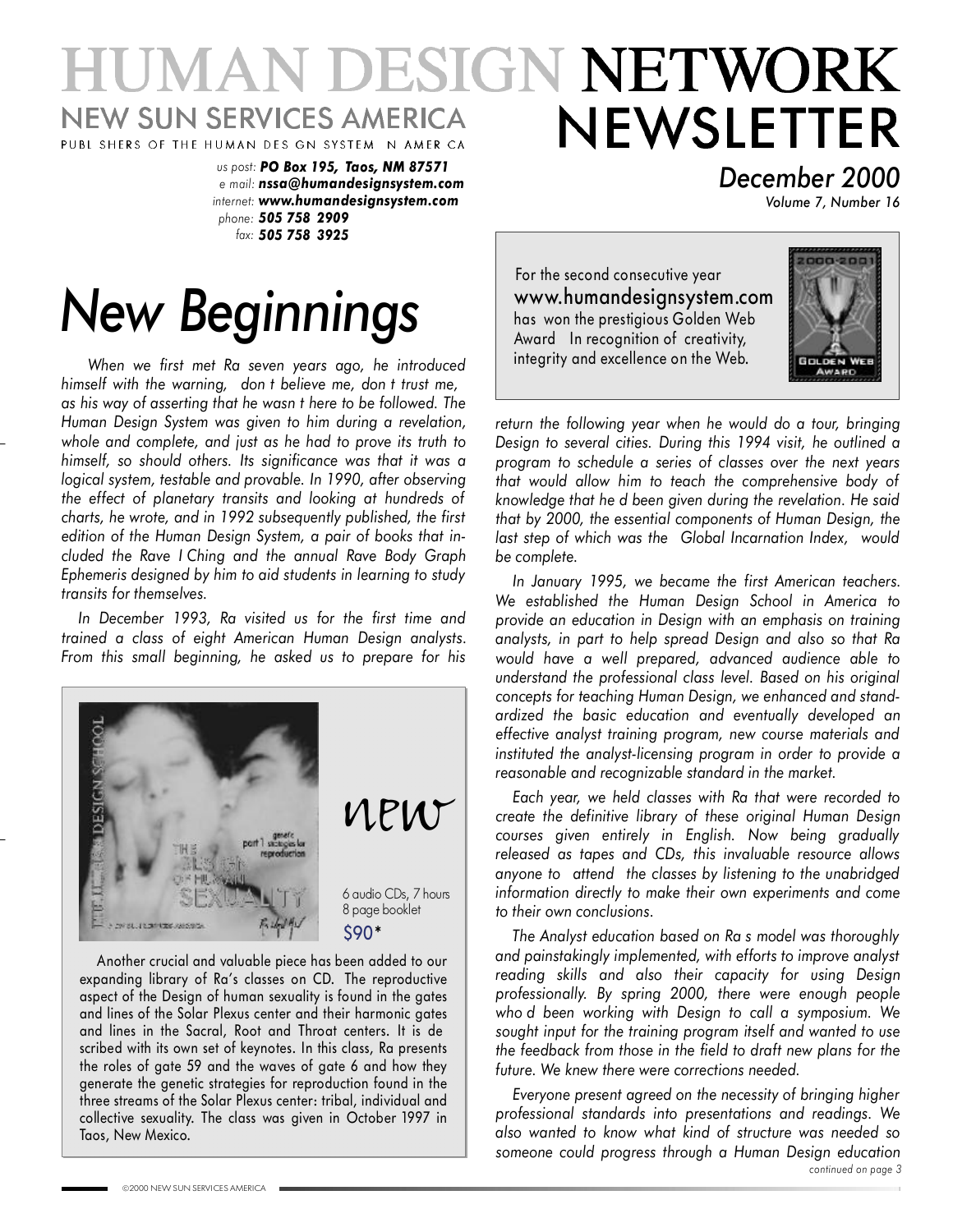## *Review of Martin Grassinger Workshops*

#### *by Tad Hanna*

*I recently was lucky enough to attend all three seminars given by Martin Grassinger in Taos this fall. Martin began his study of Human Design nine years ago and has effectively integrated its principles into his life and practice as a classical homeopath in Hamburg, Germany.*

*Martin is a delightful human being and an excellent teacher, always seeking to present Human Design concepts in the simplest of terms. His extensive and lively presentation was detailed and systematic, often punctuated with humorous to thought provoking images intended to reinforce his points in a non-verbal way. These images ranged from poignant to disturbing to charming. One example: a little baby floating in an inner-tube, looking very laid-back with his pudgy arms folded behind his head and a dreamy smile on his face to show Generators that waiting can be an enjoyable, delightful experience.*

#### *Reading Seminar*

*The four-day Reading Seminar began with a two-day review of Human Design basics and concluded with an in-depth discussion on the process of giving readings. According to Martin, the Type strategy is the best way to bring energy out into the world without producing resistance (in others) or feeling resistance (in ourselves). What we want to do in giving a reading is to eliminate resistance for people.*

*A good example of how Martin uses the concept of eliminating resistance is his perspective on Waiting: If one sees it as a punishment, it leads to frustration. If seen as a gift that is there to protect, one can take advantage of it. Instead of just being everybody s slave, reacting to everybody else, one can respond only to things that relate to one s destiny in a special way.*

#### *Understanding Lines*

*This two-day class was based on the lines the students wished to discuss, and were organized into streams or circuits to analyze. The greatest interest was in the so-called bad lines, the alarmingly keynoted lines such as 28.5 Treachery. Martin suggested to look at all same-numbered lines in the same stream to better understand them.*

#### *Relating with Others*

*During this three-day seminar, we explored universal themes of power and limitation as the key underlying factors within relationships. The primary focus of the workshop was the exhaustive and detailed analysis of a series of composite charts. Since the Sacral center and Solar Plexus center are defined in most composites, Martin s basic advice for couples is ask each other questions, and respond; and take plenty of time for decisions.*

#### *But that s another weekend seminar...*

*Throughout the seminars, Martin was often asked questions that led him into areas of interest the students were clearly hungry to learn more about, mostly related to his expertise on the body and healing. While he would give a thorough answer, he gently returned the focus to the topic of the workshop, saying with a smile: But that s another weekend seminar... I look forward to those other weekend seminars, since there is so much more I can learn from him!*

#### The Global Incarnation Index, Vol. IV The Incarnation Cross

With Sun and Earth opposite each other in the zodiac and Personality and Design 88º (almost 90º) apart, changing crosses are formed in the wheel by the Personality Sun and Earth and the Design Sun and Earth as they progress



through the year. These Sun positions comprise 70% of the Neutrino stream and are therefore of great significance in Human Design. A person is born with one of 768 cross variations.

In this class, one of his Global Incarnation Index classes, Ra goes around the wheel to describe the basic variations of the crosses. The materal is available on audio CDs in four installments, according to the Realms, or Quarters.

| 1. The Realm of Alcyone, Quarter of Initiation<br>4 audio CDs, 4 hours 27 minutes                                 | $$64*$ |  |  |
|-------------------------------------------------------------------------------------------------------------------|--------|--|--|
| 2. The Realm of Dhube, Quarter of Civilization<br>3 CDs, 2 hours 47 min.                                          | $$48*$ |  |  |
| 3. The Realm of Jupiter, Quarter of Duality<br>3 CDs, 3 hours 18 min.                                             | $$48*$ |  |  |
| 4. The Realm of Sirius, Quarter of Mutation<br>3 CDs, 3 hours 30 min.                                             | $$48*$ |  |  |
| The Index of Names lists the names of all 768 crosses and<br>provides the visual images of how the crosses change |        |  |  |

provides the visual images of how the crosses change through the procession around the wheel.

| The Index of Names          | $$555*$ |
|-----------------------------|---------|
| 144 pages, color throughout |         |

 $*$  plus shipping & handling: \$3.50 for orders up to \$35 (within the US, customers abroad please call or email)

10% for orders from \$35 \$150 shipping with US Post Priority NM residents add 6.3% tax



between 25 and 50 minutes

 $$15*$  each

### The Commentaries on The 384 Lines of The Rave I'Ching

As monumental a task as the class itself, the publication of this line by line journey around the wheel progresses quickly. At three gates every other week, the collection has now passed the half way mark to its completion.

Thanks are due to the subscribers of this series, who make its publication possible.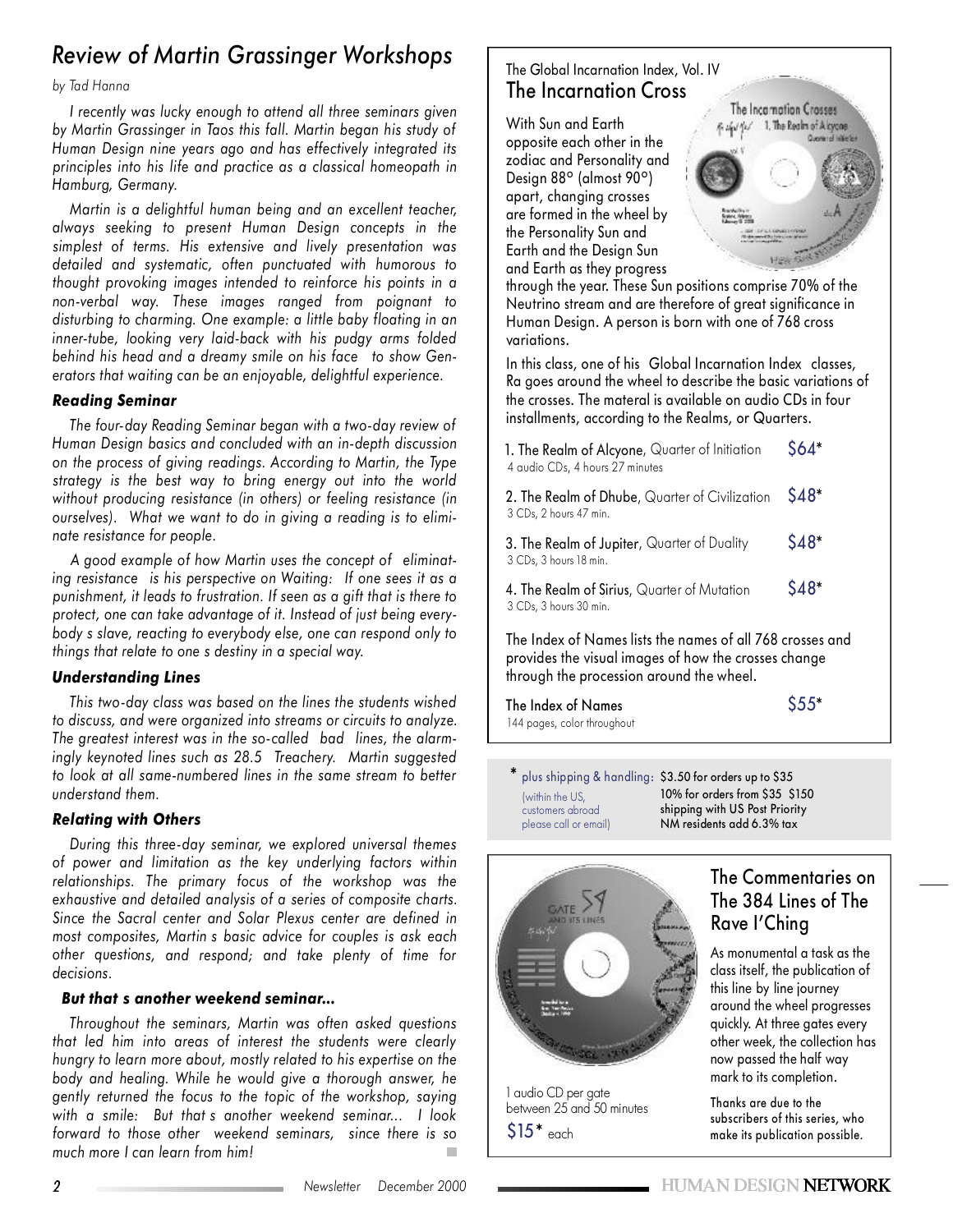#### *continued from page 1 New Beginnings*

*and eventually master their own understanding, able to integrate Design into their own work. These important considerations meant that the school itself needed to be much more flexible and able to expand, adapt, grow not dependent on any one individual, but function as a larger cooperative. One viable suggestion toward this end was to make the school a non-profit educational institution.*

*After careful consideration, the benefits to organizing as an independent non-profit institution became obvious. This type of structure would afford the ability to raise tax-deductible donations, be endowed as a foundation, offer scholarships, create financing for school loans, be accredited for continuing education requirements, and so on.*

*We concluded that this is an important step for the future of Design for it to grow within a self-perpetuating and self-governing educational institution, dedicated to excellence and open to all. It allows us to be replaced eventually and for those who replace us to be replaced in turn. This gives the opportu-*



## *Katherine Rose*



*Human Design Analyst*

#### *My Love Affair With Human Design*

*Physicist, social worker, hippie, cab driver, Harvard teaching assistant, welfare mother, VW mechanic, income tax Enrolled Agent who am I? Why can t I just find one thing and stick to it?*

*Primal therapies, intimate communities, rebirthing, channeling, metaphysics where are the answers? Where can I contribute my growing wisdom?*

*58 years of exploration and experimentation, looking for my authenticity, trying everything new, and it took just one Human Design reading to blow the top off, to put it all together, to make sense of all of this diversity, to explain the matrix through which I d been working unknowingly. As an individual mutative being always fascinated by what s cutting edge, with seven open centers and a 6/2 profile, I ve needed to explore just about everything in life. I recognized the Human Design System instantly as a personal/interpersonal truth higher than any other I had known, something trustworthy, something that could have major impact on others and something so new that I wouldn t be bored with it for a good long while! It was love at first sight.*

*That was two and a half years ago, and since that time I have gotten more and more awed by this work. As I analyze the designs of so many others, I see how profoundly and how simply this knowledge can often evaporate their problems, validate their processes, and enhance their well-being.*

*It s been difficult in Berkeley, where I live, to get attention as a Human Design analyst what with all the myriad alternative* *nity to many well-qualified and interested participants for an active and meaningful role in bringing Design into the professional and academic world.*

*With this step, the Human Design School can continue the development and improvement of the standards for Human Design professionals. It can take over the function of the licensing of analysts and set up its own professional standards. The role of completing the library of Ra s original teachings will remain with NSSA, as a separate entity.*

*It has always been obvious to us that the Human Design System had to be transferable to be really of value. It had to be accurate, understandable and applicable. After seven years of living with Human Design, we have come into our own with it. There s a new sense of effortlessness in its use and application. Human Design has become part of our lives.*

*This time of new beginnings out of past ambitions brings us to a period of transformation with what we ve built so far. We're looking forward to seeing it unfold.*

*Zeno & Chaitanyo*

*everythings floating around here. Because I m a generator and not a manifestor, with no natural promotional ability, I ve had to just keep plugging away at it. Since becoming licensed I ve tried just about everything I could think of mailings and postcards to former tax clients, friends, family; many free readings; ads in local alternative learning publications (including a joint one with another analyst in the area), two introductory evenings at my house; talking constantly about Human Design wherever I went; putting my mutative energy out at parties, on trips, etc.; creating a website and a brochure*

*even my license plate says HMN DSGN.*

*My aim was to study the material, listen to as many expert readings that came my way as possible, and do as many of my own readings as I could muster up, knowing that through repetition, repetition, repetition I would master the information, the format, the logistics, and my fears especially of not being able to speak well, on tape, no less. I hoped that my readings would just continue to get better and better until I reached a level of competence where referrals would start to come in. But in the meantime, I needed to promote myself in any way I could.*

*This approach has begun to work. In the last several months my readings have become easier, more impactful, and really joyful to do. Through synergy and favorable planetary transits which have given me access to voice and intuition, I ve finally begun to relax and let the chart take over. It s easier to establish a flow between me and the client, and to speak from my heart as well as from my head.*

*continued on page 4 I love to analyze somebody s design to look for clues layer by layer, to delve into what it would be like to have such a design, to recognize the conflicts, fears, potential problem areas, to see what could empower such a person, raise their self-esteem, and validate them. I love to explode the myths that restrict people from accepting all of themselves. These are*